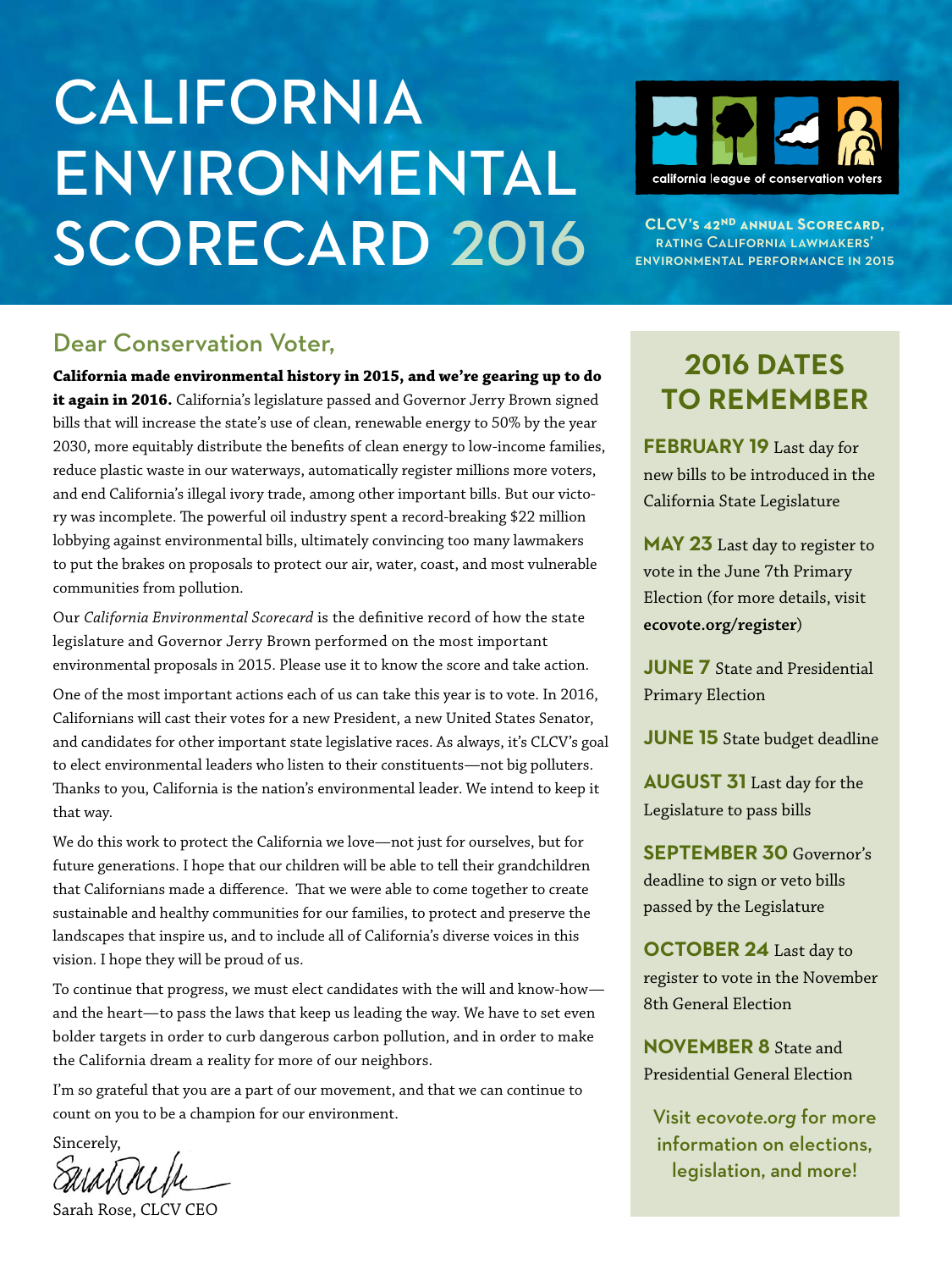- **3** Governor & State Senate Scorecard
- **4** State Assembly Scorecard
- **6** Bill Descriptions
- **9** About CLCV
- **11** CLCV Board, Green Advisory Council, & Staff

## WHO ARE MY LEGISLATORS?

|                                   | JU<br>V<br>ERNUR<br>$\boldsymbol{\alpha}$<br><b>JENA</b><br>AK<br>ZU |               |                   |                         |                |                             |                             |                 |                 |                             |                           |                |                 |                 |                          |                |                          |
|-----------------------------------|----------------------------------------------------------------------|---------------|-------------------|-------------------------|----------------|-----------------------------|-----------------------------|-----------------|-----------------|-----------------------------|---------------------------|----------------|-----------------|-----------------|--------------------------|----------------|--------------------------|
| Governor/<br><b>State Senator</b> | Party-<br>District                                                   | 2015<br>Score | Lifetime<br>Score | <b>AB 26</b>            | 48356          | <b>AB 693</b>               | <b>AB 744</b>               | <b>48 888</b>   | 481288          | <b>AB 1461</b>              | <b>481496</b>             | $S_{8}32$      | <b>SB 185</b>   | 58248           | <b>SB 350</b>            | <b>SB 454</b>  | SB <sub>788</sub>        |
| Brown, Jerry                      | D                                                                    | 100%          | 87%               | $\bullet$               |                | $\bullet$                   | $\bullet$                   | $\bullet$       | $\bullet$       | $\bullet$                   | $\bullet$                 |                | $\bullet$       |                 | $\bullet$                |                |                          |
| Allen, Ben                        | $D-26$                                                               | 100%          | 100%              | $\bullet$               |                | $\bullet$                   | $\bullet$                   | $\bullet$       | $\bullet$       | 0                           | $\bullet$                 | $\bullet$      | $\bullet$       | $\bullet$       | $\bullet$                | $\bullet$      | $\bullet$                |
| Anderson, Joel                    | R-38                                                                 | 0%            | 7%                | $ \mathbf{x} $          |                | $ \mathbf{x} $              | $ \boldsymbol{\mathsf{x}} $ | $ \mathbf{x} $  | $ \mathbf{x} $  | $ \boldsymbol{\mathsf{x}} $ | $\boldsymbol{\mathsf{x}}$ | $ \mathbf{x} $ | $\vert x \vert$ | $ \mathbf{x} $  | $\vert x \vert$          | $ \mathbf{x} $ | $ \mathbf{x} $           |
| Bates, Patricia                   | $R-36$                                                               | 0%            | 2%                | $\overline{\mathbf{x}}$ |                | $ \mathbf{x} $              | $ \boldsymbol{\mathsf{x}} $ | $ \mathbf{x} $  | <b>NV</b>       | $ \boldsymbol{\mathsf{x}} $ | $ \mathbf{x} $            | $ \mathbf{x} $ | $\vert x \vert$ | $ \mathbf{x} $  | $\vert x \vert$          | $ \mathbf{x} $ | $ \mathbf{x} $           |
| Beall, Jim                        | $D-15$                                                               | 92%           | 97%               | $\bullet$               |                | $\bullet$                   | $\bullet$                   | <b>NV</b>       | $\bullet$       | $\bullet$                   | $\bullet$                 | $\bullet$      | Ø               | $\bullet$       | $\bullet$                | $\bullet$      | $\bullet$                |
| <b>Berryhill, Tom</b>             | $R-8$                                                                | 0%            | 13%               | $ \mathbf{x} $          |                | $ \mathbf{x} $              | $ \boldsymbol{\mathsf{x}} $ | $ \mathbf{x} $  | $ \mathbf{x} $  | $ \boldsymbol{\mathsf{x}} $ | $ \mathbf{x} $            | $ \mathbf{x} $ | $\vert x \vert$ | $ \mathbf{x} $  | $\vert x \vert$          | $ \mathbf{x} $ | $ \mathbf{x} $           |
| <b>Block, Marty</b>               | D-39                                                                 | 100%          | 93%               | $\bullet$               |                | $\bullet$                   | $\bullet$                   | $\bullet$       | $\bullet$       | $\bullet$                   | $\bullet$                 | $\bullet$      | $\bullet$       | $\bullet$       | $\bullet$                | $\bullet$      | $\bullet$                |
| Cannella, Anthony                 | $R-12$                                                               | 15%           | 20%               | $\bullet$               |                | $ \mathbf{x} $              | $ \boldsymbol{\mathsf{x}} $ | $ \mathbf{x} $  | $\bullet$       | $ \boldsymbol{\mathsf{x}} $ | $ \mathbf{x} $            | $ \mathbf{x} $ | $\vert x \vert$ | $ \mathbf{x} $  | $\vert x \vert$          | $ \mathbf{x} $ | $ \mathbf{x} $           |
| de León, Kevin                    | $D-24$                                                               | 100%          | 93%               | $\bullet$               |                | $\bullet$                   | $\bullet$                   | $\bullet$       | $\bullet$       | $\bullet$                   | $\bullet$                 | $\bullet$      | $\bullet$       | $\bullet$       | $\bullet$                | $\bullet$      | $\bullet$                |
| Fuller, Jean                      | $R-16$                                                               | 0%            | 9%                | $ \mathbf{x} $          |                | $ \mathbf{x} $              | $ \boldsymbol{\mathsf{x}} $ | $ \mathbf{x} $  | $ \mathbf{x} $  | $ \boldsymbol{\mathsf{x}} $ | $ \mathbf{x} $            | $ \mathbf{x} $ | $\vert x \vert$ | $ \mathbf{x} $  | $\vert x \vert$          | $ \mathbf{x} $ | $ \mathbf{x} $           |
| Gaines, Ted                       | $R-1$                                                                | 0%            | 6%                | $ \mathbf{x} $          |                | $ \mathbf{x} $              | $ \boldsymbol{\mathsf{x}} $ | $ \mathbf{x} $  | <b>NV</b>       | $ \boldsymbol{\mathsf{x}} $ | $\boldsymbol{\mathsf{x}}$ | $ \mathbf{x} $ | $\vert x \vert$ | $ \mathbf{x} $  | $\vert \mathbf{x} \vert$ | $ \mathbf{x} $ | $ \mathbf{x} $           |
| Galgiani, Cathleen                | $D-5$                                                                | 54%           | 56%               | $\bullet$               |                | $\bullet$                   | <b>NV</b>                   | $\bullet$       | $\bullet$       | $\bullet$                   | <b>NV</b>                 | $ \mathbf{x} $ | $\bullet$       | $ \mathbf{x} $  | Ø                        | <b>NV</b>      | <b>NV</b>                |
| Glazer, Steve                     | $D-7$                                                                | 85%           | 85%               | $\bullet$               |                | $\bullet$                   | $ \boldsymbol{\mathsf{x}} $ | $\bullet$       | $\bullet$       | $\bullet$                   | $\bullet$                 | $\bullet$      | $\bullet$       | $\bullet$       | $\bullet$                | $\bullet$      | <b>NV</b>                |
| Hall, Isadore                     | $D-35$                                                               | 92%           | 80%               | $\bullet$               |                | $\bullet$                   | $\bullet$                   | $\bullet$       | $\bullet$       | $\bullet$                   | $\bullet$                 | $\bullet$      | $\bullet$       | $\bullet$       | $\bullet$                | <b>NV</b>      | $\bullet$                |
| Hancock, Loni                     | $D-9$                                                                | 100%          | 98%               | $\bullet$               |                | $\bullet$                   | $\bullet$                   | $\bullet$       | $\bullet$       | $\bullet$                   | $\bullet$                 | $\bullet$      | $\bullet$       | $\bullet$       | $\bullet$                | $\bullet$      | $\bullet$                |
| Hernández, Ed                     | $D-22$                                                               | 85%           | 82%               | $\bullet$               |                | $\bullet$                   | $\bullet$                   | $\bullet$       | $\bullet$       | $\bullet$                   | $\bullet$                 | $\bullet$      | $\bullet$       | $ \mathbf{x} $  | Ø                        | $ \mathbf{x} $ | $\bullet$                |
| Hertzberg, Bob                    | $D-18$                                                               | 85%           | 97%               | $\bullet$               | OOR            | $\bullet$                   | $\bullet$                   | $\bullet$       | $\bullet$       | $\bullet$                   | $\bullet$                 | $\bullet$      | <b>NV</b>       | $\bullet$       | $\bullet$                | <b>NV</b>      | $\bullet$                |
| Hill, Jerry                       | $D-13$                                                               | 100%          | 97%               | $\bullet$               | 군              | $\bullet$                   | $\bullet$                   | $\bullet$       | $\bullet$       | $\bullet$                   | $\bullet$                 | $\bullet$      | $\bullet$       | $\bullet$       | $\bullet$                | $\bullet$      | $\bullet$                |
| Hueso, Ben                        | $D-40$                                                               | 92%           | 90%               | $\bullet$               |                | Ø                           | $\bullet$                   | $\bullet$       | $\bullet$       | $\bullet$                   | $\bullet$                 | $\bullet$      | $\bullet$       | $\bullet$       | $\bullet$                | $\bullet$      | <b>NV</b>                |
| Huff, Bob                         | $R-29$                                                               | 8%            | 7%                | $\overline{\mathbf{x}}$ | SEMBLY         | $\vert \mathbf{x} \vert$    | $ \boldsymbol{\mathsf{x}} $ | $ \mathbf{x} $  | $\bullet$       | $ \boldsymbol{\mathsf{x}} $ | $\vert x \vert$           | $ \mathbf{x} $ | $\vert x \vert$ | $ \mathbf{x} $  | $\vert x \vert$          | $ \mathbf{x} $ | $ \mathbf{x} $           |
| Jackson, Hannah-Beth              | $D-19$                                                               | 100%          | 99%               | $\bullet$               |                | $\bullet$                   | $\bullet$                   | $\bullet$       | $\bullet$       | $\bullet$                   | $\bullet$                 | $\bullet$      | Ø               | $\bullet$       | Ø                        | $\bullet$      | $\bullet$                |
| Lara, Ricardo                     | $D-33$                                                               | 92%           | 89%               | $\bullet$               | S<br>⋖         | $\bullet$                   | Ø                           | Ø               | $\bullet$       | $\bullet$                   | Ø                         | Ø              | Ø               | $\bullet$       | Ø                        | <b>NV</b>      | $\bullet$                |
| Leno, Mark                        | $D-11$                                                               | 100%          | 100%              | $\bullet$               | $\overline{0}$ | $\bullet$                   | $\bullet$                   | $\bullet$       | $\bullet$       | $\bullet$                   | $\bullet$                 | $\bullet$      | $\bullet$       | $\bullet$       | $\bullet$                | Ø              | $\bullet$                |
| Leyva, Connie                     | $D-20$                                                               | 85%           | 85%               | $\bullet$               |                | $\bullet$                   | $\bullet$                   | $\bullet$       | $\bullet$       | $\bullet$                   | $\bullet$                 | $\bullet$      | $\bullet$       | $\vert x \vert$ | $\bullet$                | $ \mathbf{x} $ | $\bullet$                |
| Liu, Carol                        | $D-25$                                                               | 100%          | 94%               | $\bullet$               | FAILED         | $\bullet$                   | $\bullet$                   | $\bullet$       | $\bullet$       | $\bullet$                   | $\bullet$                 | 0              | 0               | $\bullet$       | $\bullet$                | $\bullet$      | $\bullet$                |
| McGuire, Mike                     | $D-2$                                                                | 100%          | 100%              | $\bullet$               |                | $\bullet$                   | $\bullet$                   | $\bullet$       | $\bullet$       | $\bullet$                   | $\bullet$                 | $\bullet$      | $\bullet$       | $\bullet$       | $\bullet$                | $\bullet$      | $\bullet$                |
| Mendoza, Tony                     | $D-32$                                                               | 85%           | 83%               | $\bullet$               |                | 0                           | $\bullet$                   | $\bullet$       | $\bullet$       | $\bullet$                   | $\bullet$                 | $\bullet$      | 0               | $\vert x \vert$ | $\bullet$                | $ \mathbf{x} $ | $\bullet$                |
| Mitchell, Holly                   | $D-30$                                                               | 85%           | 92%               | $\vert$ NV $\vert$      |                | $\bullet$                   | <b>NV</b>                   | $\bullet$       | $\bullet$       | $\bullet$                   | $\bullet$                 | $\bullet$      | $\bullet$       | $\bullet$       | $\bullet$                | $\bullet$      | $\bullet$                |
| <b>Monning, Bill</b>              | $D-17$                                                               | 92%           | 99%               | $\bullet$               |                | 0                           | $\bullet$                   | $\bullet$       | $\bullet$       | $\vert x \vert$             | $\bullet$                 | 0              | 0               | $\bullet$       | $\bullet$                | $\bullet$      | $\bullet$                |
| Moorlach, John                    | $R-37$                                                               | 0%            | $0\%$             | $\vert x \vert$         |                | $\vert x \vert$             | $ \mathbf{x} $              | $\vert x \vert$ | $\vert x \vert$ | $ \mathbf{x} $              | $ \mathbf{x} $            | $ \mathbf{x} $ | $\vert x \vert$ | $\vert x \vert$ | $\vert x \vert$          | $ \mathbf{x} $ | $\vert x \vert$          |
| Morrell, Mike                     | $R-23$                                                               | 0%            | 8%                | $\vert x \vert$         |                | $\vert x \vert$             | $ \boldsymbol{\mathsf{x}} $ | $ \mathbf{x} $  | $\vert x \vert$ | $ \mathbf{x} $              | $ \mathbf{x} $            | $ \mathbf{x} $ | $ \mathbf{x} $  | $ \mathbf{x} $  | $ \mathbf{x} $           | $ \mathbf{x} $ | $\vert x \vert$          |
| Nguyen, Janet                     | $R-34$                                                               | 0%            | $0\%$             | $\mathbf{x}$            |                | $\vert x \vert$             | $ \boldsymbol{\mathsf{x}} $ | $ \mathbf{x} $  | $\vert x \vert$ | $ \mathbf{x} $              | $ \mathbf{x} $            | $ \mathbf{x} $ | $\vert x \vert$ | $\vert x \vert$ | $\vert x \vert$          | $ \mathbf{x} $ | $\vert \mathbf{x} \vert$ |
| Nielsen, Jim                      | $R-4$                                                                | 0%            | 32%               | $\vert x \vert$         |                | $\vert x \vert$             | $ \boldsymbol{\mathsf{x}} $ | $ \mathbf{x} $  | $\vert x \vert$ | $ \mathbf{x} $              | $ \mathbf{x} $            | <b>NV</b>      | <b>NV</b>       | $\vert x \vert$ | $ \mathbf{x} $           | $ \mathbf{x} $ | $\vert x \vert$          |
| Pan, Richard                      | $D-6$                                                                | 85%           | 84%               | $\bullet$               |                | $\bullet$                   | $\bullet$                   | <b>NV</b>       | $\bullet$       | $\bullet$                   | $\bullet$                 | $\bullet$      | $\bullet$       | $\bullet$       | $\bullet$                | <b>NV</b>      | $\bullet$                |
| Pavley, Fran                      | $D-27$                                                               | 92%           | 97%               | $\bullet$               |                | 0                           | <b>NV</b>                   | $\bullet$       | $\bullet$       | $\bullet$                   | $\bullet$                 | $\bullet$      | 0               | $\bullet$       | $\bullet$                | $\bullet$      | $\bullet$                |
| Roth, Richard                     | $D-31$                                                               | 69%           | 78%               | $\bullet$               |                | $\bullet$                   | $\bullet$                   | $\vert x \vert$ | $\bullet$       | $\bullet$                   | $\bullet$                 | $ \mathbf{x} $ | $\vert x \vert$ | $\bullet$       | $\bullet$                | <b>NV</b>      | $\bullet$                |
| Runner, Sharon                    | $R-21$                                                               | 0%            | 4%                | $\vert x \vert$         |                | $\vert x \vert$             | $ \boldsymbol{\mathsf{x}} $ | $\vert x \vert$ | $\vert x \vert$ | $\vert x \vert$             | $\vert x \vert$           | $ \mathbf{x} $ | $\vert x \vert$ | $\vert x \vert$ | $\vert x \vert$          | $ \mathbf{x} $ | $\vert x \vert$          |
| Stone, Jeff                       | $R-28$                                                               | 8%            | 8%                | $\mathbf{x}$            |                | $\vert x \vert$             | $ \mathbf{x} $              | $\bullet$       | $\vert x \vert$ | $ \mathbf{x} $              | $ \mathbf{x} $            | $ \mathbf{x} $ | $\vert x \vert$ | $\vert x \vert$ | $\vert x \vert$          | $ \mathbf{x} $ | $\vert x \vert$          |
| Vidak, Andy                       | $R-14$                                                               | 0%            | 11%               | $\vert x \vert$         |                | $ \boldsymbol{\mathsf{x}} $ | $ \boldsymbol{\mathsf{x}} $ | $ \mathbf{x} $  | $\vert x \vert$ | $ \mathbf{x} $              | $ \mathbf{x} $            | $ \mathbf{x} $ | $ \mathbf{x} $  | $ \mathbf{x} $  | $ \mathbf{x} $           | $ \mathbf{x} $ | $\vert x \vert$          |
| Wieckowski, Bob                   | $D-10$                                                               | 100%          | 96%               | $\bullet$               |                | $\bullet$                   | $\bullet$                   | $\bullet$       | $\bullet$       | $\bullet$                   | $\bullet$                 | $\bullet$      | $\bullet$       | $\bullet$       | $\bullet$                | $\bullet$      | $\bullet$                |
| Wolk, Lois                        | $D-3$                                                                | 100%          | 91%               | $\bullet$               |                | $\bullet$                   | $\bullet$                   | $\bullet$       | $\bullet$       | $\bullet$                   | $\bullet$                 | $\bullet$      | Ø               | $\bullet$       | $\bullet$                | $\bullet$      | $\bullet$                |

## TABLE OF CONTENTS GOVERNOR & SENATE SCORECARD 2015

2 CALIFORNIA LEAGUE OF CONSERVATION VOTERS CALIFORNIA ENVIRONMENTAL SCORECARD 2016 3

PRO-ENVIRONMENTAL ACTION: **a "YES" VOTE or a SIGNATURE**

[YOUR MEMBER ID] ASM. SAMPLE, SEN. SAMPLE. Your name your address city state zip

> ANTI-ENVIRONMENTAL ACTION: **a "NO" VOTE or a VETO**



ANTI-ENVIRONMENTAL ACTION: **DID NOT VOTE**

**EXCUSED:** Absent due to illness or family leave; not counted positively or negatively

CLCV supported all of the 2015 bills listed in this *Scorecard*. Each action taken by lawmakers represents either the pro- or anti-environmental position as determined by CLCV. When a legislator does not take a position on a bill by not voting, that has the same effect as voting no, so it is counted negatively toward that legislator's score.

Toni Atkins Richard Bloom Rob Bonta Ed Chau David Chiu Kansen Chu Matt Dababneh

Susan Eggman Jimmy Gomez Reggie Jones-Sawyer Marc Levine Patty Lopez Kevin McCarty Kevin Mullin

Anthony Rendon Miguel Santiago Mark Stone Tony Thurmond Phil Ting Das Williams Jim Wood

Ben Allen Marty Block Kevin de León Loni Hancock

Jerry Hill Hannah-Beth Jackson Mark Leno Carol Liu Mike McGuire Bob Wieckowski Lois Wolk

## thank you to our lawmakers who scored **100%** in 2015**:**

## & governor jerry brown

#### STATE SENATORS ASSEMBLYMEMBERS

If you received this *Scorecard* at your voting address, please refer to the line above your address on the back cover:

The legislators who represented you in 2015, when the scores in this *Scorecard* were compiled, are listed above your name. Find their scores in the chart on the following pages. Find out more about your legislators at **ecovote.org/ legislators** or take action at **act.ecovote.org**.

## key: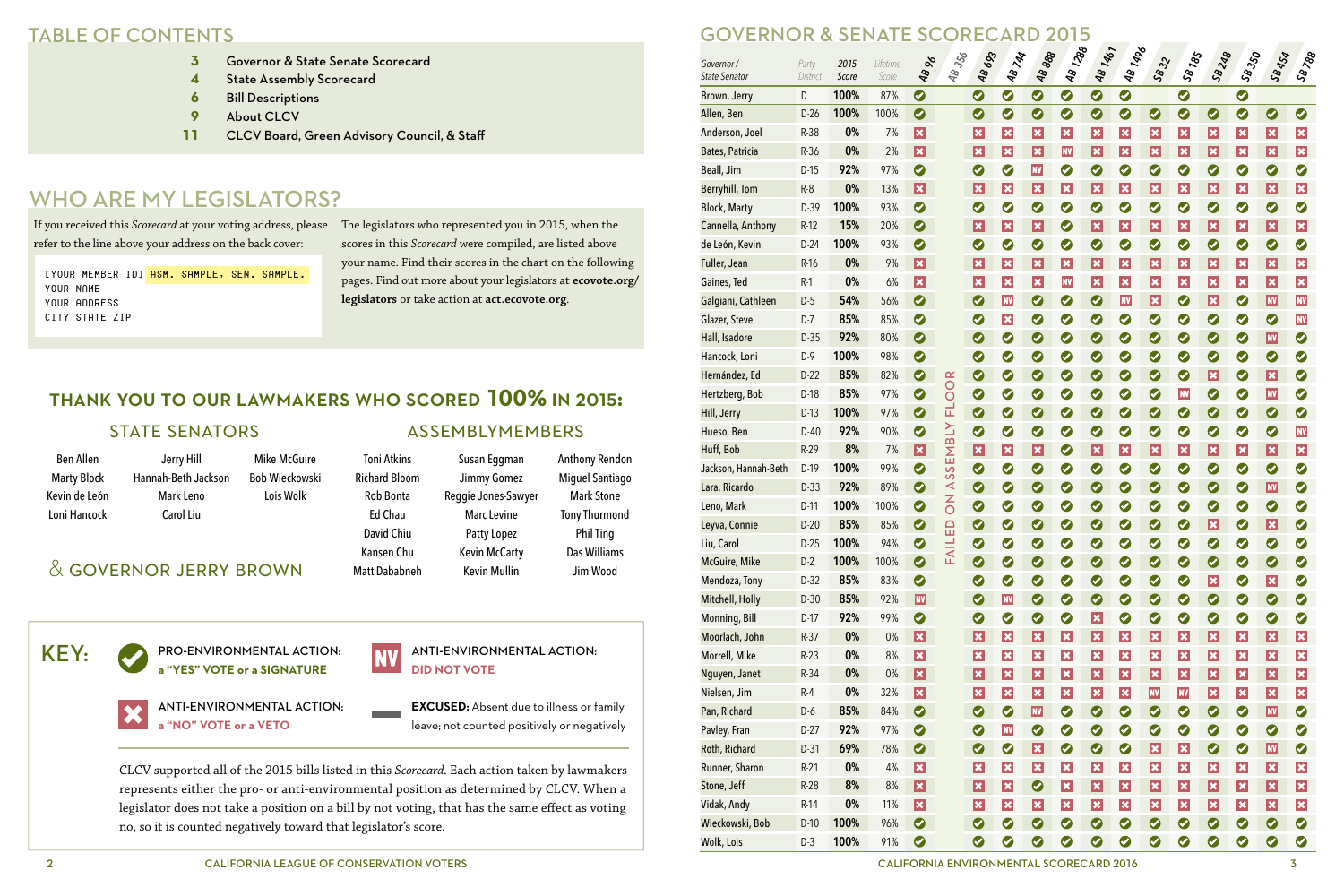| Assemblymember           | Party-<br>District | 2015<br>Score | Lifetime<br>Score | <b>AB 26</b>                | <b>48356</b>                | 48693                       | <b>AB744</b>                | 48888                       | <b>481288</b>               | 481467                     | <b>481496</b>               | 5832                        | <b>SB185</b>                | 58 248                | <b>SB</b> 350           | <b>SB 454</b>  | 58788                         |
|--------------------------|--------------------|---------------|-------------------|-----------------------------|-----------------------------|-----------------------------|-----------------------------|-----------------------------|-----------------------------|----------------------------|-----------------------------|-----------------------------|-----------------------------|-----------------------|-------------------------|----------------|-------------------------------|
| Hernández, Roger         | $D-48$             | 82%           | 75%               | $\bullet$                   | <b>NV</b>                   | $\bullet$                   | $\bullet$                   | $\bullet$                   | $\bullet$                   | $\bullet$                  | $\bullet$                   | <b>NV</b>                   | $\bullet$                   |                       | $\bullet$               |                |                               |
| Holden, Chris            | $D-41$             | 91%           | 95%               | $\bullet$                   | <b>NV</b>                   | $\bullet$                   | $\bullet$                   | $\bullet$                   | $\bullet$                   | $\bullet$                  | $\bullet$                   | $\bullet$                   | $\bullet$                   |                       | $\bullet$               |                |                               |
| Irwin, Jacqui            | D-44               | 82%           | 82%               | $\bullet$                   | $\bullet$                   | $\bullet$                   | $ \boldsymbol{\mathsf{x}} $ | $\bullet$                   | $\bullet$                   | $\bullet$                  | $\bullet$                   | <b>NV</b>                   | $\bullet$                   |                       | $\bullet$               |                |                               |
| Jones, Brian             | $R-71$             | 0%            | 9%                | $ \mathbf{x} $              | <b>NV</b>                   | $ \mathbf{x} $              | $ \boldsymbol{\mathsf{x}} $ | $ \mathbf{x} $              | $ \mathbf{x} $              | $ \mathbf{x} $             | $ \boldsymbol{\mathsf{x}} $ | $ \mathbf{x} $              | $ \boldsymbol{\mathsf{x}} $ |                       | $\vert x \vert$         |                |                               |
| Jones-Sawyer, Reggie     | $D-59$             | 100%          | 96%               | $\bullet$                   | $\bullet$                   | $\bullet$                   | $\bullet$                   | $\bullet$                   | $\bullet$                   | $\bullet$                  | $\bullet$                   | $\bullet$                   | $\bullet$                   |                       | $\bullet$               |                |                               |
| Kim, Young               | $R-65$             | 0%            | $0\%$             | $ \mathbf{x} $              | $ \mathbf{x} $              | $ \mathbf{x} $              | $ \boldsymbol{\mathsf{x}} $ | <b>NV</b>                   | $ \mathbf{x} $              | $ \mathbf{x} $             | $ \boldsymbol{\mathsf{x}} $ | $ \boldsymbol{\mathsf{x}} $ | $ \boldsymbol{\mathsf{x}} $ |                       | $\vert x \vert$         |                |                               |
| Lackey, Tom              | $D-36$             | 45%           | 45%               | $ \mathbf{x} $              | $ \boldsymbol{\mathsf{x}} $ | $ \mathbf{x} $              | $\bullet$                   | $\bullet$                   | $\bullet$                   | $\bullet$                  | $\bullet$                   | $ \boldsymbol{\mathsf{x}} $ | $ \boldsymbol{\mathsf{x}} $ |                       | $\vert x \vert$         |                |                               |
| Levine, Marc             | $D-10$             | 100%          | 97%               | $\bullet$                   | $\bullet$                   | $\bullet$                   | $\bullet$                   | $\bullet$                   | $\bullet$                   | $\bullet$                  | $\bullet$                   | $\bullet$                   | $\bullet$                   |                       | $\bullet$               |                |                               |
| Linder, Eric             | $R-60$             | 18%           | 24%               | $ \mathbf{x} $              | $ \boldsymbol{\mathsf{x}} $ | $ \mathbf{x} $              | $\bullet$                   | $\bullet$                   | $ \mathbf{x} $              | $ \mathbf{x} $             | $\vert x \vert$             | $ \boldsymbol{\mathsf{x}} $ | $ \boldsymbol{\mathsf{x}} $ |                       | $\vert x \vert$         |                |                               |
| López, Patty             | D-39               | 100%          | 100%              | $\bullet$                   | $\bullet$                   | $\bullet$                   | $\bullet$                   | $\bullet$                   | $\bullet$                   | $\bullet$                  | $\bullet$                   | $\bullet$                   | $\bullet$                   |                       | $\bullet$               |                |                               |
| Low, Evan                | $D-28$             | 82%           | 82%               | $\bullet$                   | <b>NV</b>                   | $\bullet$                   | $\bullet$                   | $\bullet$                   | $\bullet$                   | $\bullet$                  | $\bullet$                   | $ \mathbf{x} $              | $\bullet$                   |                       | $\bullet$               |                |                               |
| Maienschein, Brian       | $R-77$             | 27%           | 31%               | $\bullet$                   | $ \boldsymbol{\mathsf{x}} $ | $ \mathbf{x} $              | $ \boldsymbol{\mathsf{x}} $ | $\bullet$                   | $ \mathbf{x} $              | $ \mathbf{x} $             | $\bullet$                   | $ \boldsymbol{\mathsf{x}} $ | $ \mathbf{x} $              |                       | $\vert x \vert$         |                |                               |
| Mathis, Devon            | $R-26$             | 9%            | 9%                | $ \mathbf{x} $              | $ \mathbf{x} $              | $ \mathbf{x} $              | $ \mathbf{x} $              | $\bullet$                   | $ \mathbf{x} $              | $ \mathbf{x} $             | $ \mathbf{x} $              | $ \boldsymbol{\mathsf{x}} $ | $ \mathbf{x} $              |                       | $\vert x \vert$         |                |                               |
| Mayes, Chad              | $R-42$             | 9%            | 9%                | $ \mathbf{x} $              | $ \mathbf{x} $              | $ \boldsymbol{\mathsf{x}} $ | $ \mathbf{x} $              | $\bullet$                   | $ \boldsymbol{\mathsf{x}} $ | $ \mathbf{x} $             | <b>NV</b>                   | $ \boldsymbol{\mathsf{x}} $ | $ \boldsymbol{\mathsf{x}} $ |                       | $\vert x \vert$         |                |                               |
| McCarty, Kevin           | $D-7$              | 100%          | 100%              | $\bullet$                   | $\bullet$                   | $\bullet$                   | $\bullet$                   | $\bullet$                   | $\bullet$                   | $\bullet$                  | $\bullet$                   | 0                           | $\bullet$                   |                       | $\bullet$               |                |                               |
| Medina, Jose             | $D-61$             | 82%           | 73%               | $\bullet$                   | <b>NV</b>                   | $\bullet$                   | $\bullet$                   | $\bullet$                   | $\bullet$                   | $\bullet$                  | $\bullet$                   | $ \mathbf{x} $              | $\bullet$                   |                       | $\bullet$               |                |                               |
| Melendez, Melissa        | $R-67$             | 0%            | 11%               | $ \mathbf{x} $              | $ \boldsymbol{\mathsf{x}} $ | $ \mathbf{x} $              | $ \boldsymbol{\mathsf{x}} $ | <b>NV</b>                   | $ \mathbf{x} $              | $ \mathbf{x} $             | $\vert x \vert$             | $ \mathbf{x} $              | $ \mathbf{x} $              |                       | $\vert x \vert$         | <b>FLOOR</b>   |                               |
| Mullin, Kevin            | $D-22$             | 100%          | 100%              | $\bullet$                   | $\bullet$                   | $\bullet$                   | $\bullet$                   | $\bullet$                   | $\bullet$                   | $\bullet$                  | $\bullet$                   | $\bullet$                   | $\bullet$                   |                       | $\bullet$               |                |                               |
| Nazarian, Adrin          | $D-46$             | 91%           | 97%               | $\bullet$                   | $\bullet$                   | $\bullet$                   | <b>NV</b>                   | $\bullet$                   | $\bullet$                   | $\bullet$                  | $\bullet$                   | $\bullet$                   | $\bullet$                   | <b>APPROPRIATIONS</b> | $\bullet$               | <b>SENATE</b>  | APPROPRIATIONS                |
| O'Donnell, Patrick       | $D-70$             | 82%           | 82%               | $\bullet$                   | <b>NV</b>                   | $\bullet$                   | $\bullet$                   | $\bullet$                   | $\bullet$                   | $\bullet$                  | $\bullet$                   | <b>NV</b>                   | $\bullet$                   |                       | $\bullet$               |                |                               |
| Obernolte, Jay           | $R-33$             | 18%           | 18%               | $ \mathbf{x} $              | $ \boldsymbol{\mathsf{x}} $ | $ \mathbf{x} $              | $\vert x \vert$             | $\bullet$                   | $ \mathbf{x} $              | $ \mathbf{x} $             | $\bullet$                   | $ \boldsymbol{\mathsf{x}} $ | $ \mathbf{x} $              | <b>NTB</b>            | $\vert x \vert$         |                | EMBLY                         |
| Olsen, Kristin           | $R-12$             | 9%            | 15%               | $ \mathbf{x} $              | $ \mathbf{x} $              | $ \mathbf{x} $              | $ \mathbf{x} $              | $\bullet$                   | $ \mathbf{x} $              | $ \mathbf{x} $             | $ \mathbf{x} $              | $ \boldsymbol{\mathsf{x}} $ | $ \mathbf{x} $              | $\overline{\Sigma}$   | $\vert x \vert$         | $\overline{6}$ |                               |
| Patterson, Jim           | $R-23$             | 9%            | 18%               | $ \boldsymbol{\mathsf{x}} $ | $\boldsymbol{\mathsf{x}}$   | $\vert x \vert$             | $\bullet$                   | $ \mathbf{x} $              | $\vert x \vert$             | $ \boldsymbol{\varkappa} $ | $\vert x \vert$             | $\vert x \vert$             | $\overline{\mathbf{x}}$     | ပာ                    | $\overline{\mathbf{x}}$ | $\Omega$       | <b>S</b><br>$\mathbf{\Omega}$ |
| Perea, Henry             | $D-31$             | 82%           | 70%               | $\bullet$                   | $ \boldsymbol{\mathsf{x}} $ | $\bullet$                   | $\bullet$                   | $\bullet$                   | $\bullet$                   | $\bullet$                  | $\bullet$                   | $ \boldsymbol{\mathsf{x}} $ | $\bullet$                   | $\Delta S$            | $\bullet$               | <b>FAILE</b>   | $\blacktriangleleft$          |
| Quirk, Bill              | $D-20$             | 91%           | 88%               | $\bullet$                   | $\vert x \vert$             | $\bullet$                   | $\bullet$                   | $\bullet$                   | $\bullet$                   | $\bullet$                  | $\bullet$                   | $\bullet$                   | $\bullet$                   | HELD IN               | $\bullet$               |                | HELD IN                       |
| Rendon, Anthony          | $D-63$             | 100%          | 100%              | $\bullet$                   | $\bullet$                   | $\bullet$                   | $\bullet$                   | $\bullet$                   | $\bullet$                   | $\bullet$                  | $\bullet$                   | $\bullet$                   | $\bullet$                   |                       | $\bullet$               |                |                               |
| Ridley-Thomas, Sebastian | $D-54$             | 73%           | 70%               | $\vert$ NV $\vert$          | $\vert x \vert$             | $\bullet$                   | $\bullet$                   | $\bullet$                   | $\bullet$                   | $\bullet$                  | $\bullet$                   | $\bullet$                   | <b>NV</b>                   |                       | $\bullet$               |                |                               |
| Rodriguez, Freddie       | $D-52$             | 73%           | 74%               | $\bullet$                   | <b>NV</b>                   | $\bullet$                   | $\bullet$                   | <b>NV</b>                   | $\bullet$                   | $\bullet$                  | $\bullet$                   | <b>NV</b>                   | $\bullet$                   |                       | $\bullet$               |                |                               |
| Salas, Rudy              | $D-32$             | 82%           | 64%               | $\bullet$                   | $\vert x \vert$             | $\bullet$                   | $\bullet$                   | $\bullet$                   | $\bullet$                   | $\bullet$                  | $\bullet$                   | $ \mathbf{x} $              | $\bullet$                   |                       | $\bullet$               |                |                               |
| Santiago, Miguel         | $D-53$             | 100%          | 100%              | $\bullet$                   | $\bullet$                   | $\bullet$                   | $\bullet$                   | $\bullet$                   | $\bullet$                   | $\bullet$                  | $\bullet$                   | $\bullet$                   | $\bullet$                   |                       | $\bullet$               |                |                               |
| Steinorth, Marc          | $R-40$             | 27%           | 27%               | $\bullet$                   | $\vert x \vert$             | $\vert x \vert$             | $\bullet$                   | $\bullet$                   | $\vert x \vert$             | $\vert x \vert$            | $ \mathbf{x} $              | $ \mathbf{x} $              | $\vert x \vert$             |                       | $\vert x \vert$         |                |                               |
| Stone, Mark              | $D-29$             | 100%          | 100%              | $\bullet$                   | $\bullet$                   | $\bullet$                   | $\bullet$                   | $\bullet$                   | $\bullet$                   | $\bullet$                  | $\bullet$                   | $\bullet$                   | $\bullet$                   |                       | $\bullet$               |                |                               |
| <b>Thurmond, Tony</b>    | $D-15$             | 100%          | 100%              | $\bullet$                   | $\bullet$                   | $\bullet$                   | $\bullet$                   | $\bullet$                   | $\bullet$                   | $\bullet$                  | $\bullet$                   | $\bullet$                   | $\bullet$                   |                       | $\bullet$               |                |                               |
| Ting, Phil               | $D-19$             | 100%          | 100%              | $\bullet$                   | $\bullet$                   | $\bullet$                   | $\bullet$                   | $\bullet$                   | $\bullet$                   | $\bullet$                  | $\bullet$                   | $\bullet$                   | $\bullet$                   |                       | $\bullet$               |                |                               |
| <b>Wagner, Donald</b>    | $R-68$             | 0%            | 9%                | $\vert \mathbf{x} \vert$    | $\vert x \vert$             | $ \mathbf{x} $              | $\vert x \vert$             | $ \boldsymbol{\mathsf{x}} $ | $\vert x \vert$             | $\vert x \vert$            | $ \mathbf{x} $              | $ \mathbf{x} $              | $\vert x \vert$             |                       | $\vert x \vert$         |                |                               |
| <b>Waldron, Marie</b>    | $R-75$             | 0%            | 13%               | <b>NV</b>                   | $\vert x \vert$             | $\vert x \vert$             | $\vert x \vert$             | $ \boldsymbol{\mathsf{x}} $ | $\vert x \vert$             | $\vert x \vert$            | $ \mathbf{x} $              | $ \mathbf{x} $              | $\vert \mathbf{x} \vert$    |                       | $\vert x \vert$         |                |                               |
| <b>Weber, Shirley</b>    | D-79               | 91%           | 93%               | $\bullet$                   | <b>NV</b>                   | $\bullet$                   | $\bullet$                   | $\bullet$                   | $\bullet$                   | $\bullet$                  | $\bullet$                   | $\bullet$                   | $\bullet$                   |                       | $\bullet$               |                |                               |
| Wilk, Scott              | R-38               | 9%            | 17%               | $ \mathbf{x} $              | $\vert x \vert$             | $\vert \mathbf{x} \vert$    | $ \mathbf{x} $              | $\bullet$                   | $\vert x \vert$             | $\vert x \vert$            | $ \mathbf{x} $              | $ \mathbf{x} $              | $\vert x \vert$             |                       | $\vert x \vert$         |                |                               |
| Williams, Das            | $D-37$             | 100%          | 98%               | $\bullet$                   | $\bullet$                   |                             | $\bullet$                   | $\bullet$                   | <b>College</b>              | $\equiv$                   | $\bullet$                   | $\bullet$                   | $\bullet$                   |                       | <b>College</b>          |                |                               |
| Wood, Jim                | $D-2$              | 100%          | 100%              | $\bullet$                   | $\bullet$                   | $\bullet$                   | $\bullet$                   | $\bullet$                   | $\bullet$                   | $\bullet$                  | $\bullet$                   | $\bullet$                   | $\bullet$                   |                       | $\bullet$               |                |                               |

|                         | Party-   | 2015  | Lifetime | <b>AB 96</b>                | <b>48356</b>                | <b>AB 693</b>               | <b>48744</b>                | 48888                    | <b>481288</b>         | 48 1467                  | <b>481496</b>            | 5832                        | <b>SB185</b>            | 58 248                  | 58350           | <b>SB 454</b>  | <b>SB 788</b>                       |
|-------------------------|----------|-------|----------|-----------------------------|-----------------------------|-----------------------------|-----------------------------|--------------------------|-----------------------|--------------------------|--------------------------|-----------------------------|-------------------------|-------------------------|-----------------|----------------|-------------------------------------|
| Assemblymember          | District | Score | Score    |                             |                             |                             |                             |                          |                       |                          |                          |                             |                         |                         |                 |                |                                     |
| Achadjian, Katcho       | $R-35$   | 9%    | 26%      | <b>NV</b>                   | $\vert x \vert$             | $\vert x \vert$             | $\vert x \vert$             | $\bullet$                | $\vert x \vert$       | $ \mathbf{x} $           | $\vert x \vert$          | $ \mathbf{x} $              | $ \mathbf{x} $          |                         | $\vert x \vert$ |                |                                     |
| Alejo, Luis             | $D-30$   | 82%   | 86%      | $\bullet$                   | <b>NV</b>                   | $\bullet$                   | $\bullet$                   | $\bullet$                | $\bullet$             | $\bullet$                | $\bullet$                | <b>NV</b>                   | $\bullet$               |                         | $\bullet$       |                |                                     |
| Allen, Travis           | $R-72$   | 9%    | 12%      | $\bullet$                   | $ \boldsymbol{\mathsf{x}} $ | $ \boldsymbol{\mathsf{x}} $ | $ \boldsymbol{\mathsf{x}} $ | $ \mathbf{x} $           | $\vert x \vert$       | $ \mathbf{x} $           | $ \mathbf{x} $           | $ \boldsymbol{\mathsf{x}} $ | $ \mathbf{x} $          |                         | $\vert x \vert$ |                |                                     |
| Atkins, Toni            | D-78     | 100%  | 99%      | $\bullet$                   | $\bullet$                   | $\bullet$                   | $\bullet$                   | $\bullet$                | $\bullet$             | $\bullet$                | $\bullet$                | $\bullet$                   | $\bullet$               |                         | $\bullet$       |                |                                     |
| <b>Baker, Catharine</b> | $R-16$   | 27%   | 27%      | <b>NV</b>                   | <b>NV</b>                   | $ \mathbf{x} $              | $ \boldsymbol{\mathsf{x}} $ | $\bullet$                | $\vert x \vert$       | $ \mathbf{x} $           | $\bullet$                | $ \mathbf{x} $              | $ \mathbf{x} $          |                         | $\bullet$       |                |                                     |
| <b>Bigelow, Frank</b>   | $R-5$    | 0%    | 11%      | $ \mathbf{x} $              | $ \boldsymbol{\mathsf{x}} $ | $ \boldsymbol{\mathsf{x}} $ | $ \boldsymbol{\mathsf{x}} $ | $ \mathbf{x} $           | $\vert x \vert$       | $ \mathbf{x} $           | $ \mathbf{x} $           | $ \mathbf{x} $              | $ \mathbf{x} $          |                         | $ \mathbf{x} $  |                |                                     |
| Bloom, Richard          | $D-50$   | 100%  | 100%     | $\bullet$                   | $\bullet$                   | $\bullet$                   | $\bullet$                   | $\bullet$                | $\bullet$             | $\bullet$                | $\bullet$                | $\bullet$                   | $\bullet$               |                         | $\bullet$       |                |                                     |
| Bonilla, Susan          | $D-14$   | 91%   | 79%      | $\bullet$                   | <b>NV</b>                   | $\bullet$                   | $\bullet$                   | $\bullet$                | $\bullet$             | $\bullet$                | $\bullet$                | $\bullet$                   | $\bullet$               |                         | $\bullet$       |                |                                     |
| Bonta, Rob              | $D-18$   | 100%  | 100%     | $\bullet$                   | $\bullet$                   | $\bullet$                   | Ø                           | $\bullet$                | $\bullet$             | $\bullet$                | $\bullet$                | $\bullet$                   | $\bullet$               |                         | $\bullet$       |                |                                     |
| <b>Brough, William</b>  | $R-73$   | 0%    | 0%       | $ \mathbf{x} $              | $ \boldsymbol{\mathsf{x}} $ | $ \mathbf{x} $              | $ \boldsymbol{\mathsf{x}} $ | $ \mathbf{x} $           | $\vert x \vert$       | $ \mathbf{x} $           | $ \mathbf{x} $           | $ \mathbf{x} $              | $ \mathbf{x} $          |                         | $ \mathbf{x} $  |                |                                     |
| Brown, Cheryl           | $D-47$   | 73%   | 74%      | $\bullet$                   | $ \boldsymbol{\mathsf{x}} $ | $\bullet$                   | Ø                           | $\bullet$                | $\bullet$             | $\bullet$                | $\bullet$                | <b>NV</b>                   | <b>NV</b>               |                         | $\bullet$       |                |                                     |
| Burke, Autumn           | $D-62$   | 91%   | 91%      | $\bullet$                   | $\bullet$                   | $\bullet$                   | $\bullet$                   | $\bullet$                | $\bullet$             | $\bullet$                | $\bullet$                | <b>NV</b>                   | $\bullet$               |                         | $\bullet$       |                |                                     |
| Calderon, lan           | $D-57$   | 82%   | 85%      | $\bullet$                   | <b>NV</b>                   | $\bullet$                   | Ø                           | $\bullet$                | $\bullet$             | $\bullet$                | $\bullet$                | <b>NV</b>                   | $\bullet$               |                         | $\bullet$       |                |                                     |
| Campos, Nora            | $D-27$   | 91%   | 91%      | $\bullet$                   | $\bullet$                   | $\bullet$                   | Ø                           | $\bullet$                | $\bullet$             | $\bullet$                | $\bullet$                | <b>NV</b>                   | $\bullet$               |                         | $\bullet$       |                |                                     |
| Chang, Ling Ling        | $R-55$   | 9%    | 9%       | <b>NV</b>                   | $ \boldsymbol{\mathsf{x}} $ | $ \boldsymbol{\mathsf{x}} $ | $\vert x \vert$             | $\bullet$                | $\vert x \vert$       | $ \mathbf{x} $           | $ \mathbf{x} $           | $ \mathbf{x} $              | $ \mathbf{x} $          |                         | $\vert x \vert$ |                |                                     |
| Chau, Ed                | $D-49$   | 100%  | 100%     | $\bullet$                   | 0                           | $\bullet$                   | $\bullet$                   | $\bullet$                | $\bullet$             | $\bullet$                | $\bullet$                | $\bullet$                   | $\bullet$               | PPROPRIATIONS           | $\bullet$       |                | OPRIATIONS                          |
| Chávez, Rocky           | R-76     | 0%    | 11%      | $ \boldsymbol{\mathsf{x}} $ | $ \boldsymbol{\mathsf{x}} $ | $ \boldsymbol{\mathsf{x}} $ | $ \boldsymbol{\mathsf{x}} $ | $\overline{\phantom{a}}$ | $\vert x \vert$       | $ \mathbf{x} $           | $ \mathbf{x} $           | <b>Contract</b>             | $ \mathbf{x} $          |                         | $\vert x \vert$ | <b>FLOOR</b>   |                                     |
| Chiu, David             | $D-17$   | 100%  | 100%     | $\bullet$                   | 0                           | $\bullet$                   | $\bullet$                   | $\bullet$                | 0                     | $\bullet$                | $\bullet$                | $\bullet$                   | $\bullet$               |                         | $\bullet$       |                |                                     |
| Chu, Kansen             | $D-25$   | 100%  | 100%     | $\bullet$                   | $\bullet$                   | $\bullet$                   | Ø                           | $\bullet$                | $\bullet$             | $\bullet$                | $\bullet$                | $\bullet$                   | $\bullet$               |                         | $\bullet$       |                | <b>PPR</b>                          |
| Cooley, Ken             | $D-8$    | 82%   | 70%      | $\bullet$                   | $ \mathbf{x} $              | $\bullet$                   | $\bullet$                   | $\bullet$                | 0                     | $\bullet$                | $\bullet$                | $ \mathbf{x} $              | $\bullet$               | $\overline{\mathbf{A}}$ | $\bullet$       | <b>SENATE</b>  | $\overline{\blacktriangleleft}$     |
| Cooper, Jim             | $D-9$    | 73%   | 73%      | $\bullet$                   | <b>NV</b>                   | $\bullet$                   | $\bullet$                   | $\bullet$                | $\bullet$             | $\bullet$                | $\bullet$                | <b>NV</b>                   | $ \mathbf{x} $          | <b>N<sub>1</sub>8</b>   | $\bullet$       |                |                                     |
| Dababneh, Matt          | $D-45$   | 100%  | 94%      | $\bullet$                   | $\bullet$                   | $\bullet$                   | $\bullet$                   | $\bullet$                | 0                     | $\bullet$                | $\bullet$                | $\bullet$                   | $\bullet$               | $\overline{\Sigma}$     | $\bullet$       | $\overline{6}$ | EMBLY                               |
| Dahle, Brian            | $R-1$    | 9%    | 16%      | $\overline{\mathbf{x}}$     | <b>NV</b>                   | $\overline{\mathbf{x}}$     | $\vert x \vert$             | $\bullet$                | $\boldsymbol{\times}$ | $\pmb{\times}$           | $ \mathbf{x} $           | $ \boldsymbol{\varkappa} $  | $\overline{\mathbf{x}}$ | <b>S</b>                | $\vert x \vert$ | $\Omega$       | $\overline{S}$<br>$\mathbf{\Omega}$ |
| Daly, Tom               | $D-69$   | 73%   | 65%      | $\bullet$                   | $\vert x \vert$             | $\bullet$                   | $\bullet$                   | $\bullet$                | $\bullet$             | $\bullet$                | $\bullet$                | $\overline{\mathbf{x}}$     | <b>NV</b>               |                         | $\bullet$       | <b>FAILE</b>   | $\blacktriangleleft$                |
| Dodd, Bill              | $D-4$    | 91%   | 91%      | $\bullet$                   | 0                           | $\bullet$                   | $\bullet$                   | $\bullet$                | $\bullet$             | $\bullet$                | $\bullet$                | <b>NV</b>                   | $\bullet$               |                         | $\bullet$       |                |                                     |
| Eggman, Susan           | $D-13$   | 100%  | 86%      | $\bullet$                   | $\bullet$                   | $\bullet$                   | $\bullet$                   | $\bullet$                | $\bullet$             | $\bullet$                | $\bullet$                | $\bullet$                   | $\bullet$               | HELD IN AS              | $\bullet$       |                | HELD IN                             |
| Frazier, Jim            | $D-11$   | 64%   | 61%      | $\vert \mathbf{x} \vert$    | $\vert x \vert$             | $\bullet$                   | $\bullet$                   | $\vert x \vert$          | $\bullet$             | $\bullet$                | $\bullet$                | $ \mathbf{x} $              | $\bullet$               |                         | $\bullet$       |                |                                     |
| Gaines, Beth            | $R-6$    | 0%    | 11%      | $\vert x \vert$             | $\vert x \vert$             | $\vert \mathbf{x} \vert$    | $ \mathbf{x} $              | $ \mathbf{x} $           | $\vert x \vert$       | $\vert \mathbf{x} \vert$ | $\vert x \vert$          | $ \mathbf{x} $              | $\vert x \vert$         |                         | $\vert x \vert$ |                |                                     |
| Gallagher, James        | $R-3$    | 0%    | $0\%$    | $\vert \mathbf{x} \vert$    | $\vert x \vert$             | $ \mathbf{x} $              | $ \mathbf{x} $              | $ \mathbf{x} $           | $\vert x \vert$       | $ \mathbf{x} $           | $\vert \mathbf{x} \vert$ | $ \mathbf{x} $              | $ \mathbf{x} $          |                         | $\vert x \vert$ |                |                                     |
| Garcia, Cristina        | $D-58$   | 91%   | 90%      | $\bullet$                   | <b>NV</b>                   | $\bullet$                   | $\bullet$                   | $\bullet$                | $\bullet$             | $\bullet$                | $\bullet$                | $\bullet$                   | $\bullet$               |                         | $\bullet$       |                |                                     |
| Garcia, Eduardo         | D-56     | 82%   | 82%      | $\bullet$                   | <b>NV</b>                   | $\bullet$                   | $\bullet$                   | $\bullet$                | $\bullet$             | $\bullet$                | $\bullet$                | <b>NV</b>                   | $\bullet$               |                         | $\bullet$       |                |                                     |
| Gatto, Mike             | $D-43$   | 91%   | 91%      | $\bullet$                   | $\bullet$                   | $\bullet$                   | $ \mathbf{x} $              | $\bullet$                | $\bullet$             | $\bullet$                | $\bullet$                | $\bullet$                   | $\bullet$               |                         | $\bullet$       |                |                                     |
| Gipson, Mike            | $D-64$   | 82%   | 82%      | $\bullet$                   | <b>NV</b>                   | $\bullet$                   | $\bullet$                   | $\bullet$                | $\bullet$             | $\bullet$                | $\bullet$                | <b>NV</b>                   | $\bullet$               |                         | $\bullet$       |                |                                     |
| Gomez, Jimmy            | $D-51$   | 100%  | 98%      | $\bullet$                   | $\bullet$                   | $\bullet$                   | $\bullet$                   | $\bullet$                | $\bullet$             | $\bullet$                | 0                        | $\bullet$                   | $\bullet$               |                         | $\bullet$       |                |                                     |
| Gonzalez, Lorena        | $D-80$   | 91%   | 92%      | $\bullet$                   | <b>NV</b>                   | $\bullet$                   | $\bullet$                   | $\bullet$                | $\bullet$             | $\bullet$                | $\bullet$                | $\bullet$                   | $\bullet$               |                         | $\bullet$       |                |                                     |
| Gordon, Rich            | $D-24$   | 91%   | 95%      | $\bullet$                   | $\bullet$                   | $\bullet$                   | $\bullet$                   | $\bullet$                | $\bullet$             | $\bullet$                | $\bullet$                | $\vert$ NV $\vert$          | $\bullet$               |                         | $\bullet$       |                |                                     |
| Gray, Adam              | $D-21$   | 64%   | 55%      | $\bullet$                   | $\vert x \vert$             | $\bullet$                   | $\bullet$                   | $\bullet$                | $\bullet$             | $\bullet$                | $\bullet$                | $ \boldsymbol{\mathsf{x}} $ | $\vert x \vert$         |                         | $\vert x \vert$ |                |                                     |
| Grove, Shannon          | $R-34$   | 0%    | 13%      | $\vert x \vert$             | $\vert x \vert$             | $\vert x \vert$             | $ \mathbf{x} $              | $ \mathbf{x} $           | $\vert x \vert$       | $\vert x \vert$          | $ \mathbf{x} $           | $ \boldsymbol{\mathsf{x}} $ | $\vert x \vert$         |                         | $\vert x \vert$ |                |                                     |
| Hadley, David           | $R-66$   | 45%   | 45%      | $\bullet$                   | <b>NV</b>                   | $\vert x \vert$             | $\bullet$                   | $\bullet$                | <b>NV</b>             | <b>NV</b>                | $\bullet$                | $ \boldsymbol{\mathsf{x}} $ | $\vert x \vert$         |                         | $\bullet$       |                |                                     |
| Harper, Matthew         | $R-74$   | 0%    | $0\%$    | $ \mathbf{x} $              | $ \mathbf{x} $              | $\vert \mathbf{x} \vert$    | $ \mathbf{x} $              | $\vert x \vert$          | $\vert x \vert$       | $ \mathbf{x} $           | $ \mathbf{x} $           | $ \mathbf{x} $              | $\vert x \vert$         |                         | $\vert x \vert$ |                |                                     |

KEY: ◆ VOTED "YES" **(GOOD)** ☆ VOTED "NO" **(BAD)** W DID NOT VOTE **(BAD)** = EXCUSED

## ASSEMBLY SCORECARD 2015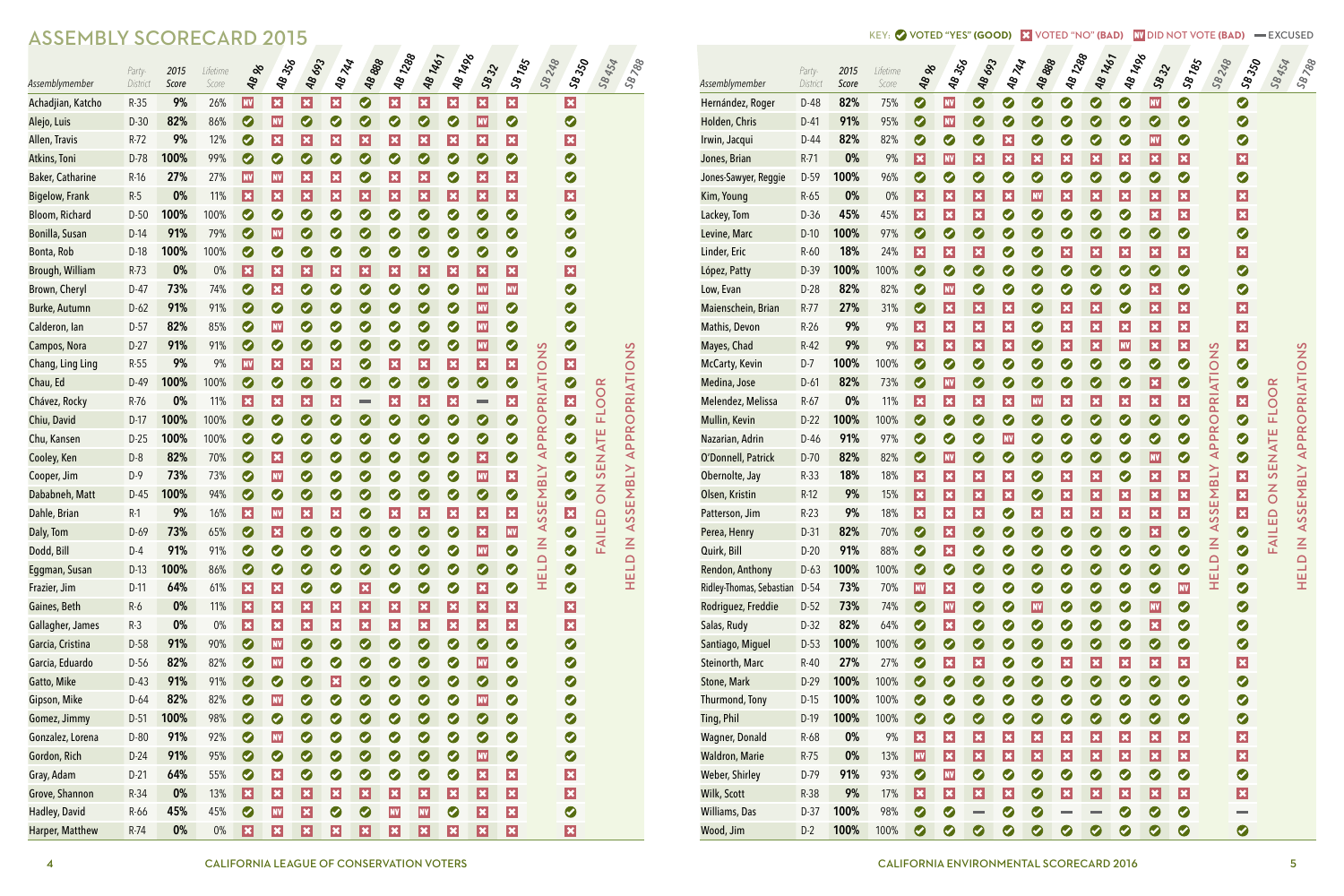*Author: Assemblymember Lorena Gonzalez* AB 1461, the New Motor Voter Act, will automatically register to vote eligible voters who obtain or update a driver's license or state ID. More than 6.5 million Californians—mostly young people—are currently eligible to vote, but not registered. AB 1461 will bring more Californians into the democratic process and will empower more voters to hold elected officials accountable.

**Passed Senate 25-15; Passed Assembly 52-26; Signed by Governor Brown**

*Author: Assemblymember Tony Thurmond* Methane is an extremely potent greenhouse gas that occurs both naturally and through human activity, in about equal measures. Notable sources include agriculture and fossil fuel extraction. AB 1496 will direct the California Air Resources Board (ARB), in consultation with California local air districts, to develop a program that would measure, monitor, regulate, and ultimately reduce methane emissions statewide.

#### **Passed Senate 25-14; Passed Assembly 57-22; Signed by Governor Brown**

#### **Removing Ugly Plastics from AB 888 Beauty Products**

#### AB 693 Multifamily Affordable Housing **Solar Program**

*Author: Assemblymember Richard Bloom* Synthetic plastic microbeads are in hundreds of personal care products including toothpaste and body wash, are not biodegradable, and absorb toxins. They are not recovered in traditional wastewater treatment plants and are becoming pervasive in our waterways and ocean. Fish and other marine life consume them; toxins then accumulate up the food chain and pose a health threat to people and wildlife. AB 888 will phase out the use of plastic microbeads in personal care products in favor of the many available biodegradable alternatives. **Passed Senate 24-14; Passed Assembly 64-12; Signed by Governor Brown**

#### **Environmental Justice AB 1288 Representation on ARB**

### **Reducing Methane Emissions AB 1496**

*Author: Assembly Speaker Toni Atkins* AB 1288 will expand the California Air Resources Board (ARB) by adding two seats for people who work with low-income communities and communities of color, with the goal of adding an environmental justice perspective. The actions of the ARB impact the environment, health, and well-being of all Californians; their actions are particularly significant for low-income communities and communities of color, who are disproportionately exposed to polluted air.

**Passed Assembly 52-26; Passed Senate 28-10; Signed by Governor Brown**

*Author: Assemblymember Susan Talamantes Eggman* AB 693 will create a new program, called Solar CARE, that dedicates \$100 million per year to low-income tenants of multifamily affordable housing projects for on-site solar installations. Low-income communities are often last to benefit from green technologies. AB 693 helps lower energy bills for low-income families with free solar energy, in addition to promoting local jobs, renewable energy, and cleaner air for the state. **Passed Assembly 51-28; Passed Senate 26-14; Signed by Governor Brown**

### **Reducing Parking Minimum AB 744Requirements**

*Author: Assemblymember Ed Chau* AB 744 will help achieve the state's climate goals and improve housing affordability by reducing parking regulations for special needs, senior, and transit-oriented affordable housing. Excessive parking requirements encourage driving, reinforce sprawl, and increase housing costs. Parking is expensive to build and takes up valuable space which could be used to house people, not cars.

**Passed Senate 22-15; Passed Assembly 54-25; Signed by Governor Brown**

*Author: Assembly Speaker Toni Atkins*

AB 96 will close the enforcement loophole in California's decades-old elephant ivory sales ban and will prohibit the trade in rhinoceros horns. African elephants and rhinos are being slaughtered at an unprecedented rate—approximately 96 elephants every day—and could be driven to extinction by poaching, fueled increasingly by terrorist groups raising millions of dollars from selling poached tusks and horns. California is the second largest ivory retail market in the country and demand in California is contributing to poaching and terrorism in Africa. **Passed Senate 26-13; Passed Assembly 54-21; Signed by Governor Brown**

#### **Ivory Ban AB 96**

#### **Oil & Gas Groundwater AB 356 Monitoring**

*Author: Assemblymember Das Williams* The Division of Oil, Gas and Geothermal Resources (DOGGR) improperly permitted over 2,500 wells to inject toxic chemicals and other fluids from oil and gas extraction operations into federally protected potential sources of drinking water. AB 356 would have required the State Water Board to vet DOGGR's aquifer exemptions and injection projects to ensure that sources of drinking water are protected. **Failed Assembly 28-33**



#### **AB 1461** Automatic Voter Registration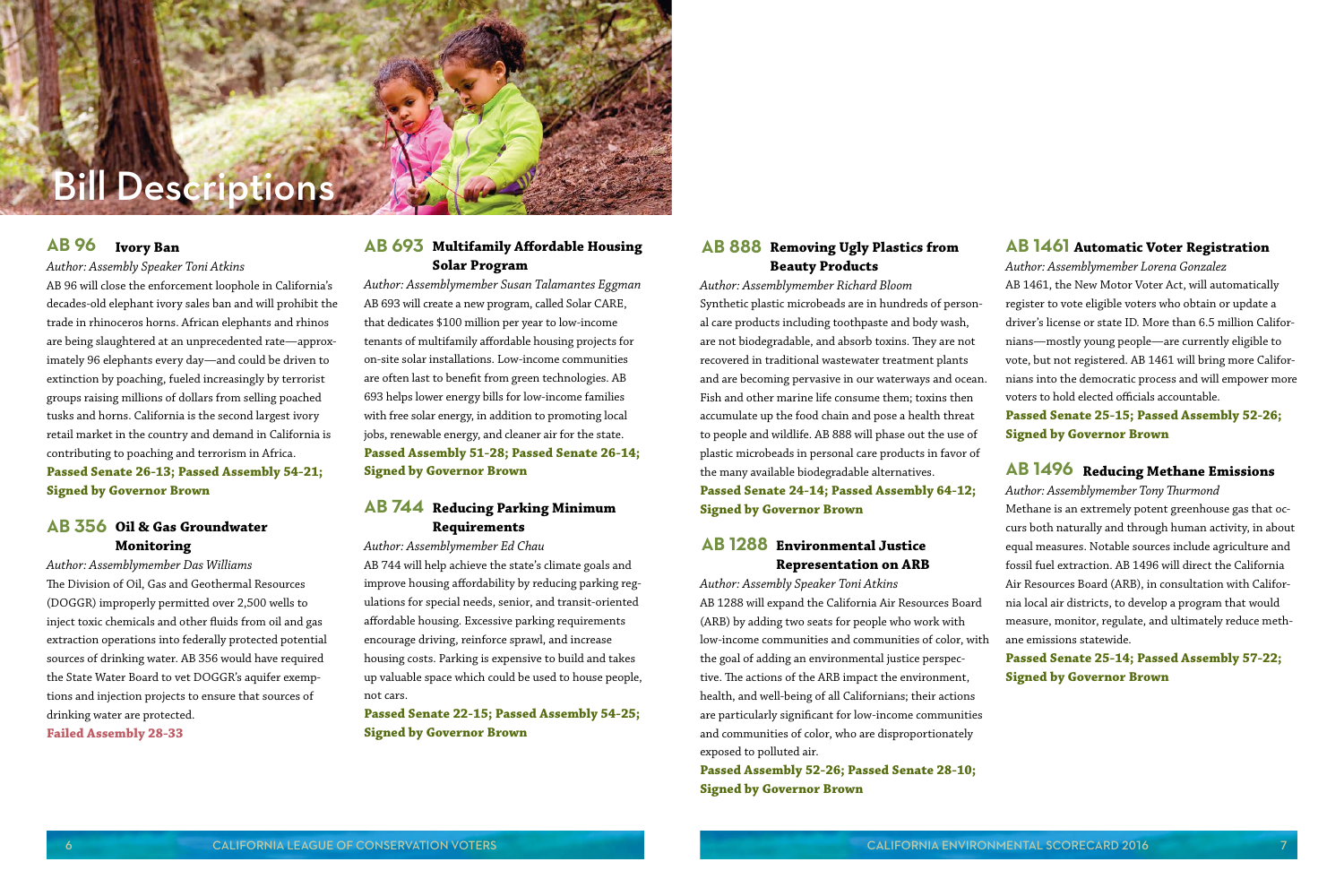#### **SB 350 Clean Energy and Pollution Reduction Act of 2015**

*Author: State Senate President pro Tem Kevin de León* SB 350 will mandate an increase of California's renewable energy use to 50% by 2030 and a doubling of energy efficiency over that same timeline. SB 350 is a climate change bill of historic proportions with aggressive targets. However, the bill was stripped of a provision to cut California's petroleum usage by 50% in the next 15 years due to pressure from the oil industry, which spent many millions of dollars on a deceptive lobbying and media campaign, and, ultimately, the work of a group of oil industry-friendly Assembly Democrats.

**Passed Senate 26-14; Passed Assembly 52-27; Signed by Governor Brown**

#### **Protecting Drinking Water SB 454 from Oil & Gas**

*Author: State Senator Ben Allen* Currently, California's Division of Oil, Gas and Geothermal Resources (DOGGR) issues permits for oil and gas injection wells. If a well is judged not to threaten drinking water, an aquifer exemption is granted, subject to final U.S. EPA review. SB 454 would have protected groundwater by requiring the State Water Board to also review aquifer exemption applications in response to revelations that more than 2,500 wells were improperly permitted by DOGGR.

**Failed Senate 17-17**

*Author: State Senator Mike McGuire* SB 788, the California Coastal Protection Act of 2015, would have provided permanent protection for a State Marine Protected Area near the Santa Barbara Channel from repeated attempts to extract oil.

**Passed Senate 24-15; Held in Assembly Appropriations**

#### **Reducing Greenhouse Gas SB 32 SB 350 Emissions**

#### *Author: State Senator Fran Pavley*

SB 32 would have set greenhouse gas reduction limits of 40 percent below 1990 levels in 2030 and 80 percent below 1990 levels in 2050, consistent with the level of reductions that climate scientists warn will be required to avoid catastrophic climate disruptions.

**Passed Senate 24-15; Failed Assembly 30-35**

#### **Oil & Gas Coastal Sanctuaries SB 788**

*Author: State Senate President pro Tem Kevin de León* SB 185 will require California's public pension funds, the California Public Employees' Retirement System (CalPERS) and the California State Teachers' Retirement System (CalSTRS), to divest from holdings in thermal coal. Divestment from coal—America's dirtiest energy source—is part of the state's broader efforts to decarbonize the California economy and transition to clean, renewable energy resources. California is the first state in the nation to pass a measure of this kind.

**Passed Senate 24-14; Passed Assembly 43-27; Signed by Governor Brown**

### **Coal Divestment SB 185**

#### **Oil and Gas Extraction Chemicals: SB 248 Underground Injection**

*Author: State Senator Fran Pavley*

SB 248 would have prohibited the disposal of oil and gas wastewater into unlined pits that threaten groundwater. It would also have required that only chemicals with complete health and safety data could be used in oil and gas extraction methods that require underground injection, and that their identities and properties would be publicly disclosed.

**Passed Senate 22-18; Held in Assembly Suspense**

# Bill Descriptions, continued

The California League of Conservation Voters is the political action arm of California's environmental movement. We are non-partisan, not-for-profit, and dedicated to protecting California's families and natural legacy. For more than four decades, CLCV's mission has been to defend and strengthen the laws that safeguard the wellness of our neighborhoods and the beauty of our great state. We work to elect environmentally responsible candidates to state and federal office who will join us in our mission. After they are elected, we hold them accountable to a strong environmental agenda.

## **WE ELECT ENVIRONMENTAL CHAMPIONS**

The single most important contribution CLCV makes to enhance the lives of Californians is helping elect candidates into office who are committed to protecting the environment. CLCV conducts rigorous research on candidates and concentrates on the races in which our resources can make a difference. We back our endorsements with expertise, assisting candidates with the media, fundraising, and grassroots organizing strategies they need to win. We educate voters and then get out the vote on Election Day.

## **WE FIGHT FOR ENVIRONMENTAL LAWS**

Each year, we aggressively lobby on the most important environmental bills in Sacramento and work to make sure lawmakers hear from environmental voters. We help swing key votes at crucial moments by leveraging the grassroots strength of our more than 120,000 members and activists.

## **WE HOLD LAWMAKERS ACCOUNTABLE**

We work year-round to shed light on especially good or especially egregious acts by California's public officials. At the end of each legislative year, we publish the *California Environmental Scorecard*, which cuts through political rhetoric and records the most important environmental votes. The *Scorecard*—distributed online and in print to CLCV members, friends, partner organizations, and the news media is the authoritative source on the state's environmental politics.



# What we do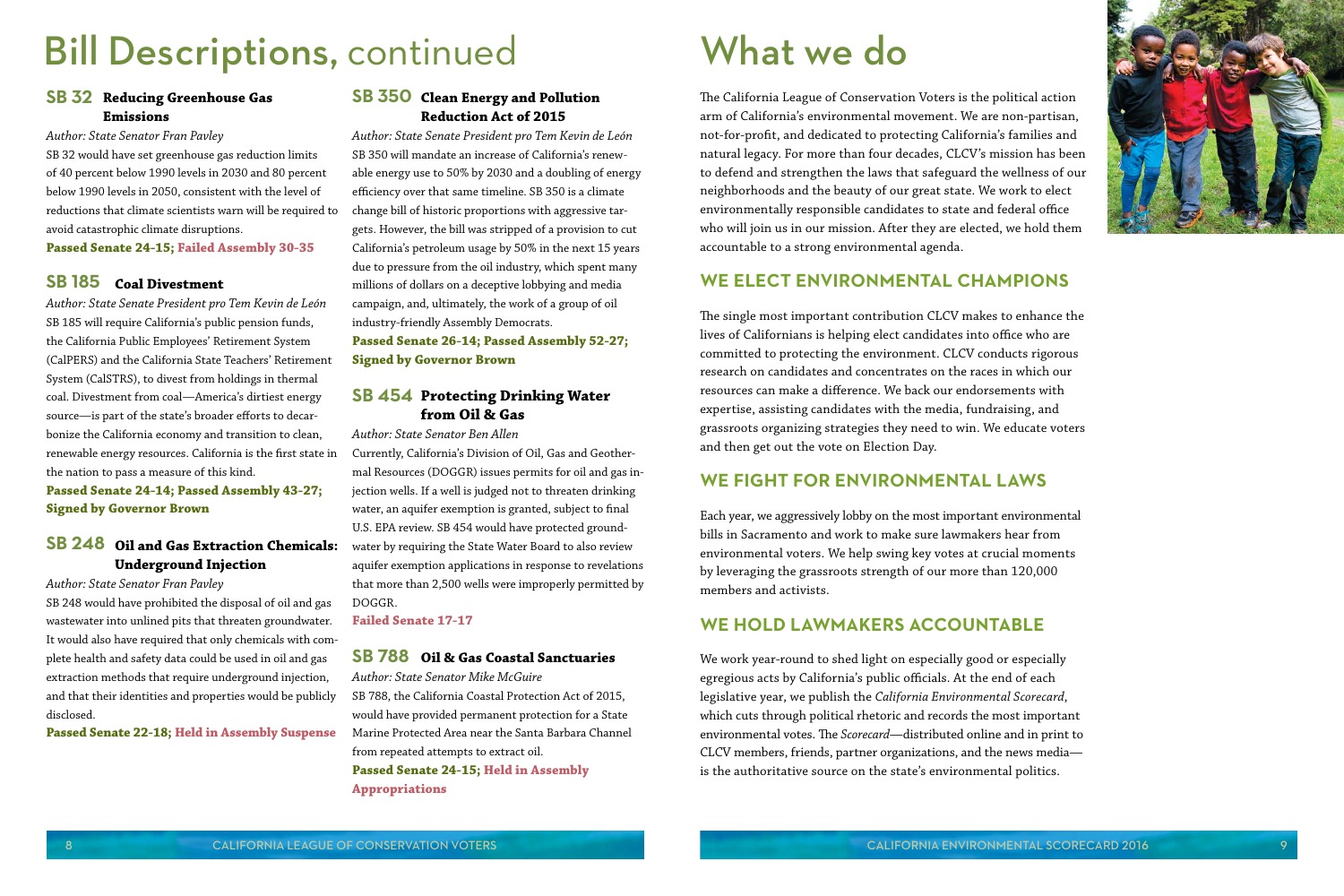Becki Ames Këri Bolding Preston Brooks Tom Buttgenbach David Festa Tal Finney

#### David Goldberg Maureen Grace Sharon Keyser Gabriel Kra Stephen Matloff Terry O'Day

## **CLCV STAFF**

Ryan Popple Wendy Pulling Wendy-Sue Rosen Thomas Safran Deidre Sanders Sam P. Schuchat

Naomi Seligman Nancy Stephens Matt Szabo Daniel Yost

## CLCV Green ADVISORY COUNCIL

Macaria Flores Susan Frank Clifford E. Gladstein Jennifer Hernandez Sandra Itkoff Nicholas Josefowitz Doug Linney Wendy Mitchell

David Nahai Andrew Okun Lorraine Paskett Pete Price Nicole Roberts, *Staff Advisor* Nancy Sutley Lea-Ann Tratten

## CLCV Board of Directors

| Rick Zbur,               | Bob Balgenorth   |
|--------------------------|------------------|
| President and Chair      | Sara Barth       |
| Fran Diamond,            | Bryan Blum       |
| Vice-Chair               | Todd Campbell    |
| Leslie Friedman Johnson, | Glen Dake        |
| Vice-Chair               | Estela de Llanos |
| Carl Guardino,           | Tracy Egoscue    |
| Secretary                | Lauren Faber     |

Sarah Rose, *Chief Executive Officer* Matt Abularach-Macias, *Program Coordinator* Alan Baker, *Assistant Accounting & Administrative Manager* Sam Davidson, *Development Manager*

Kelly Ditto, *Administrative Manager*

Mark C. Gaffney, *Digital Campaigns Manager*

Jason L. Gohlke, *Communications Manager*

Lucas Lineback, *Data Services Manager* Sarah Lyons, *Assistant Database Manager* Jenesse E. Miller, *Communications Director* Karyn Noel, *Interim Finance & Operations Director* Jena Price, *Legislative Affairs Manager*

Terry Rillera, *Executive Assistant*

Nicole Roberts, *Development Director*

Rebecca Saltzman, *Government Affairs Manager*

Mike Young, *Political & Campaign Manager*

- 1. Become a CLCV member at **ecovote.org/donate**
- 2. Make your voice heard on key legislation at **act.ecovote.org**
- 3. Like CLCV on Facebook at **facebook.com/ecovote**
- 4. Follow CLCV on Twitter at **twitter.com/clcv**
- 5. Keep up on the latest news at **ecovote.org/blog**
- 6. Sign up to stay in touch at **ecovote.org/connect**



# Six ways to take action now that you know the score

© 2016 California League of Conservation Voters. Permission is granted to quote from or reproduce portions of this publication if properly credited. Printed on recycled paper with soy inks by Dakota Press, San Leandro, CA (www.dakotapress.com). Design by Jason L. Gohlke. Photography by Kevin Meynell (www.kevinmeynell.com).